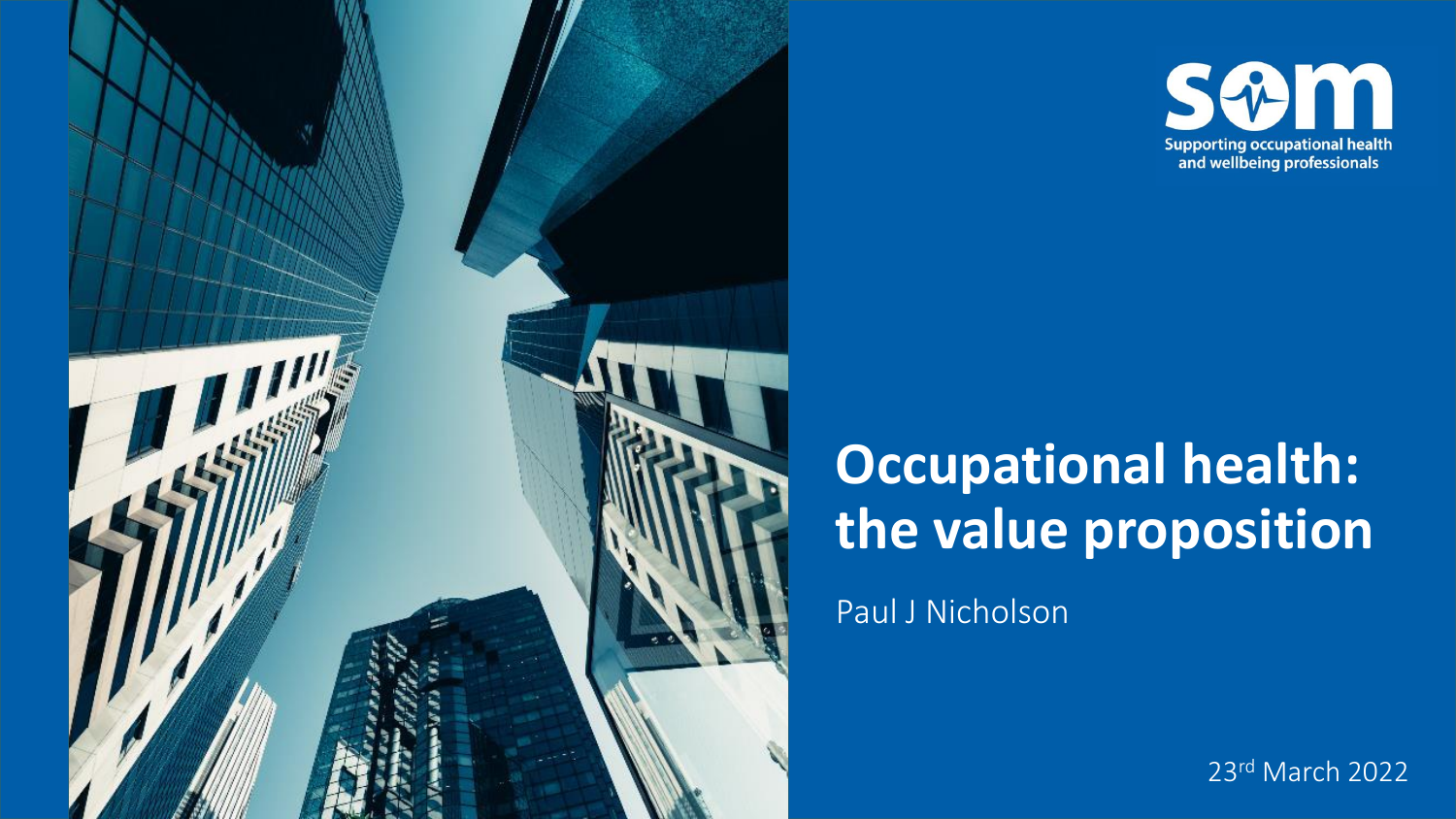## Scope

- **<sup>®</sup>** Why update now?
- **What has and hasn't changed?**
- **<sup>®</sup>** Myths, naivety and noble lies
- $\bullet$  Wellbeing and health promotion
- **R** Key points
- **O** Suggested next steps

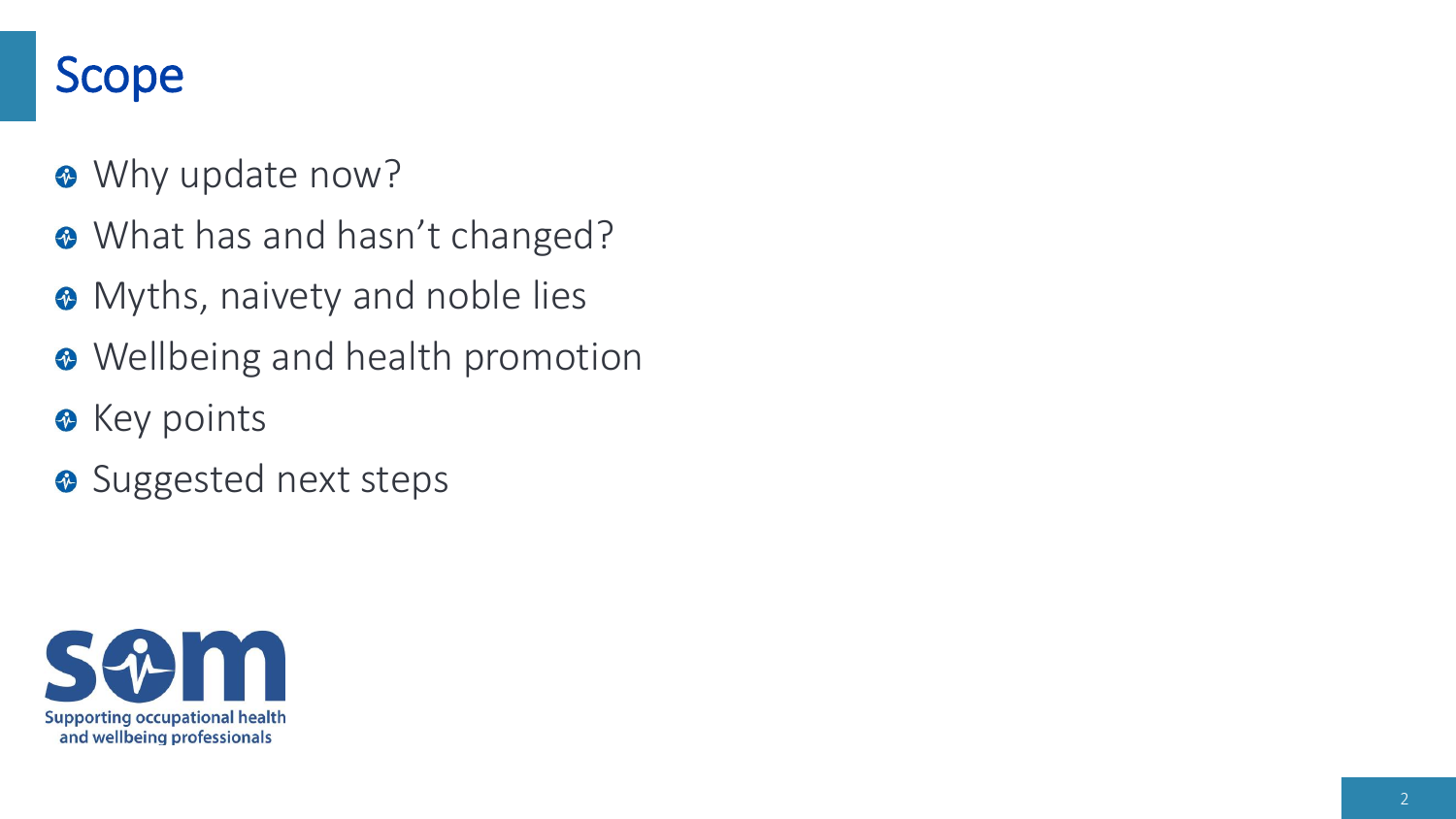# Why update now?

| <b>Good practice</b>      | <b>Timeliness</b>                                                                                        |
|---------------------------|----------------------------------------------------------------------------------------------------------|
|                           | HMG response to Health is Everyone's Business<br><b>ANZSOM value proposition</b><br><b>SEQOHS</b> update |
|                           |                                                                                                          |
| <b>Ongoing challenges</b> | <b>Emerging trends</b>                                                                                   |

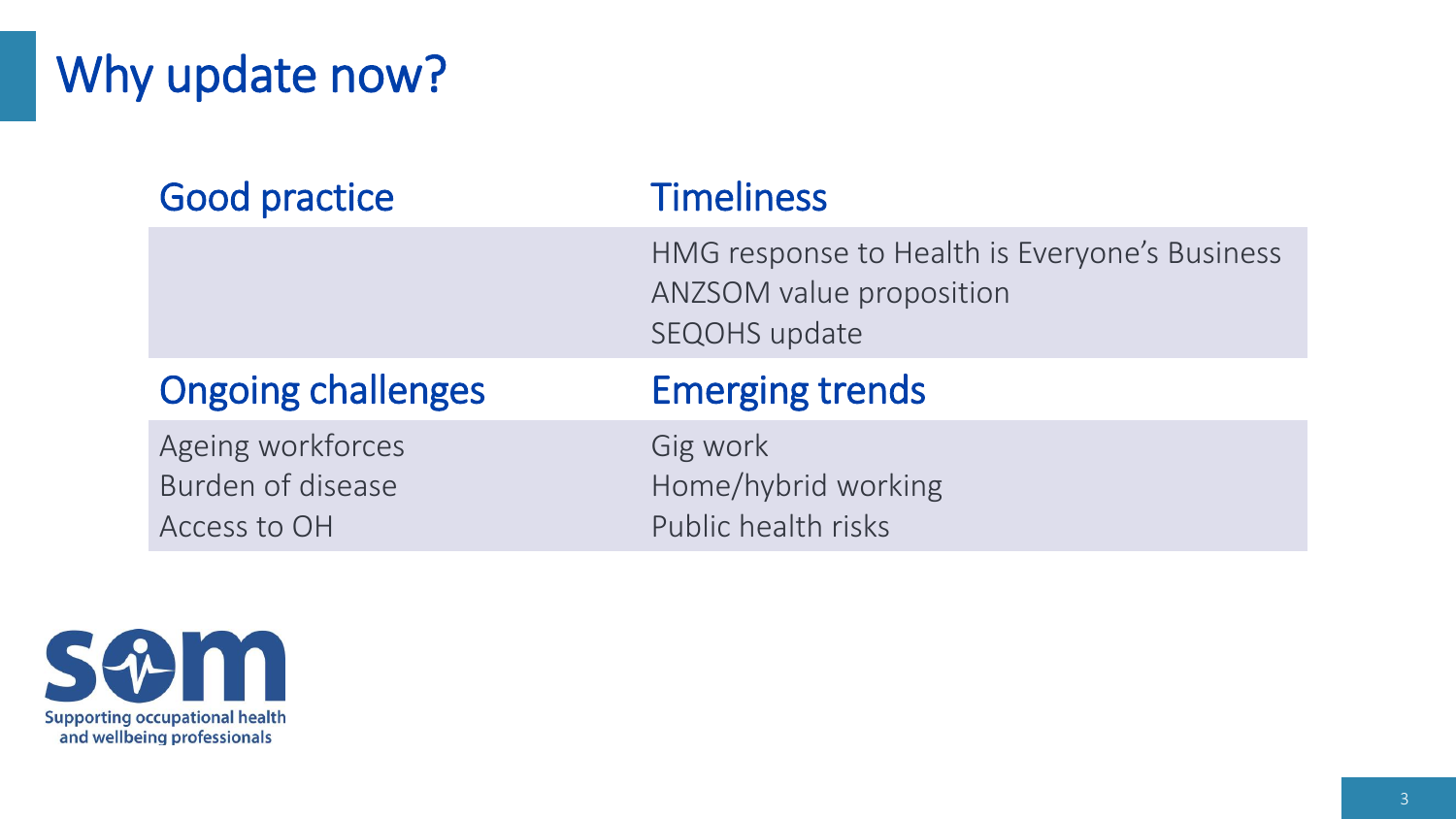# What has and hasn't changed?

| The same                                                                                                                  | <b>New</b>                                                                                        |
|---------------------------------------------------------------------------------------------------------------------------|---------------------------------------------------------------------------------------------------|
| General messages                                                                                                          | Chapters rearranged & Foreword by Lord Blunkett                                                   |
| Primary research is generally of low quality                                                                              | <b>Creative Commons License</b>                                                                   |
| Still difficulty monetising intangible benefits &<br>presenteeism                                                         | Old reports added to bust myths                                                                   |
| Employers provide OH for legal, moral & financial<br>reasons                                                              | New evidence added to 28 <sup>th</sup> Feb 2022<br>130/224 references & 64/106 systematic reviews |
| Key message - OH services improve employee<br>health, workforce productivity, organisational<br>performance & the economy | Updated text and key points<br>7,142/15,601 new words                                             |

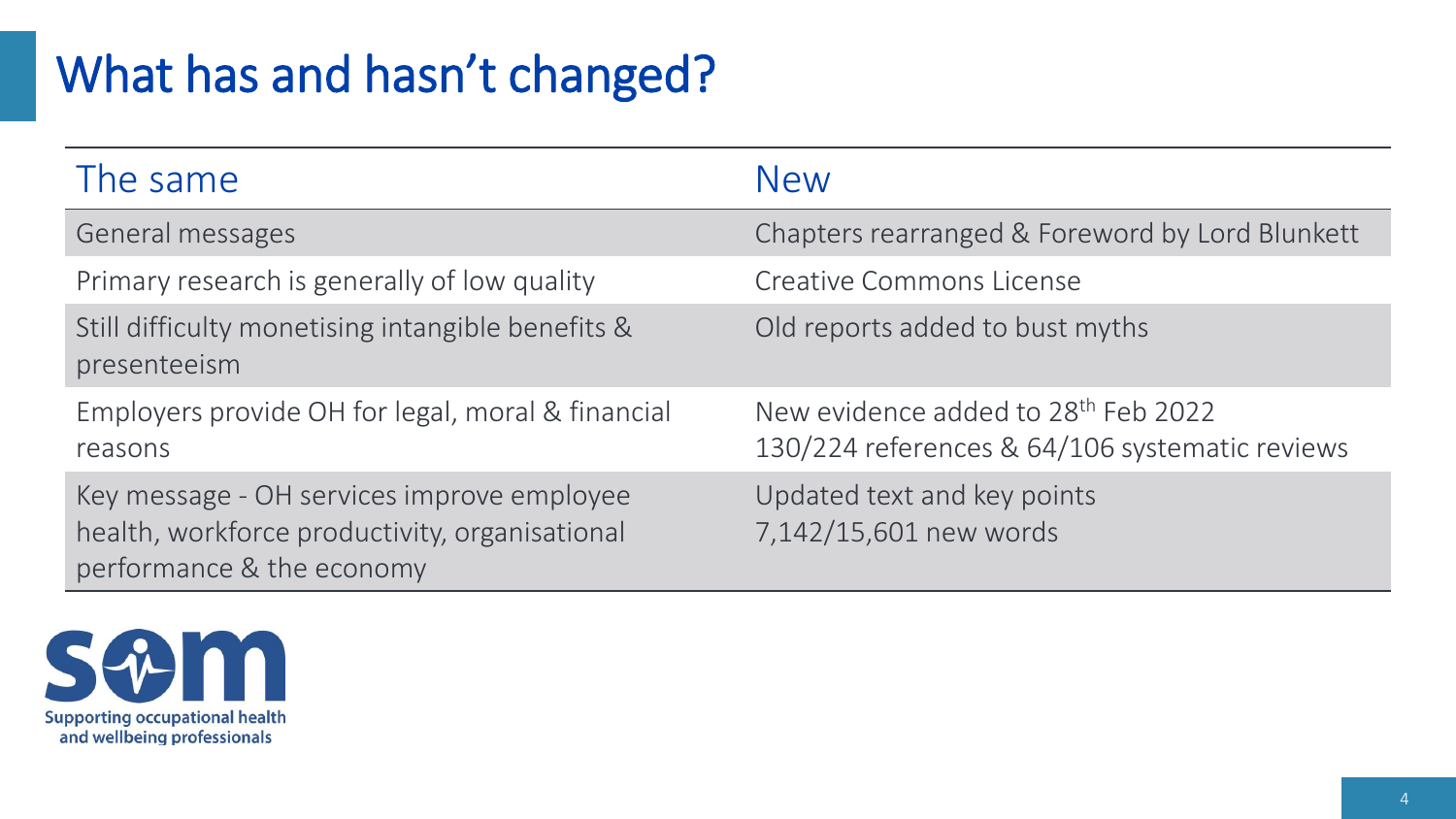## Busting myths

- <sup> $\odot$ </sup> Access to OH
- **<sup>O</sup>** Workplace health promotion ROI

"*All organizations studies are perfectly designed to get the results they get*" Adapted from Arthur Jones

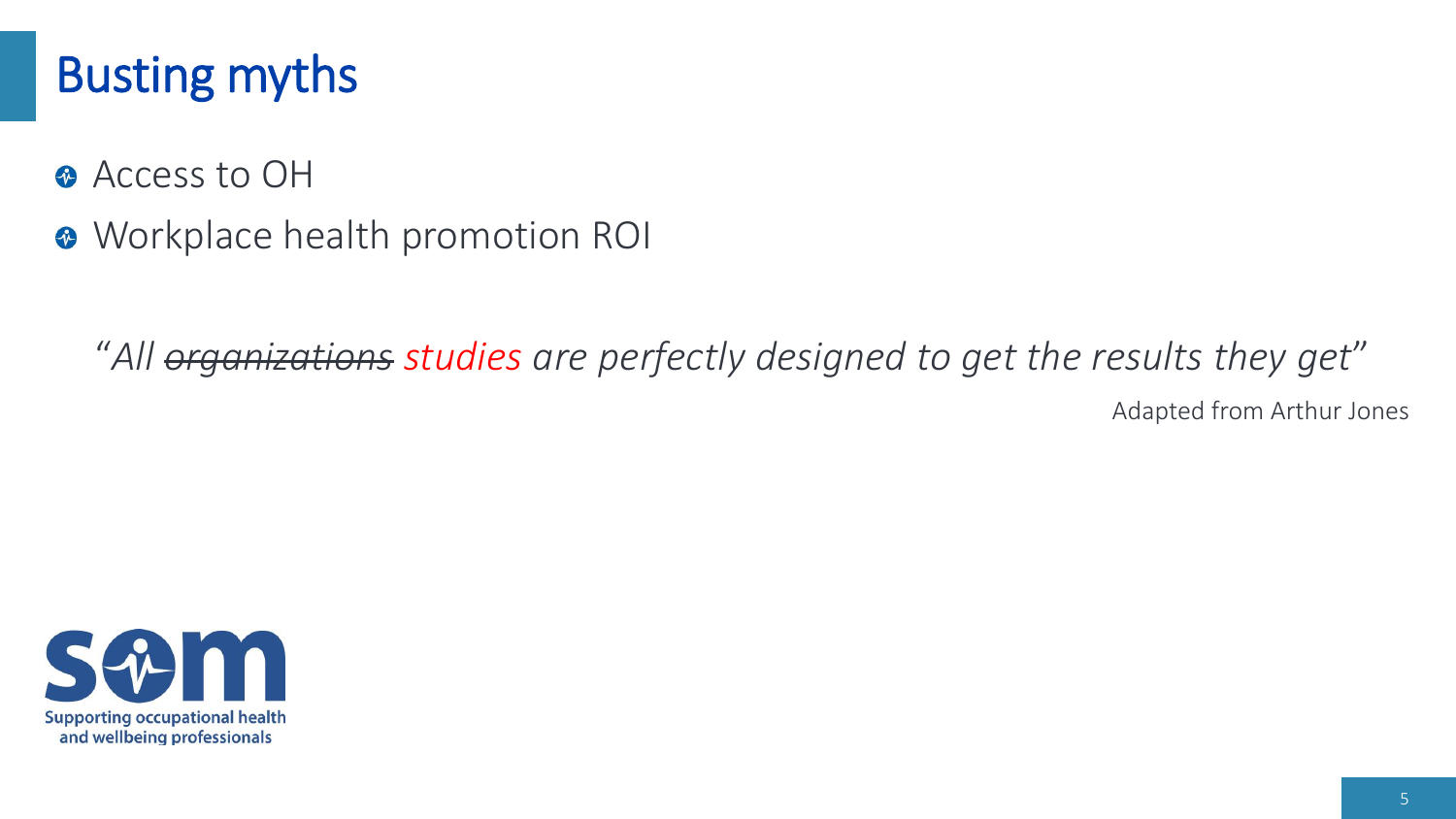### Employee access to OHS

| Telephone surveys for DWP |                                                                                                                               |
|---------------------------|-------------------------------------------------------------------------------------------------------------------------------|
| 2010                      | <b>38%</b> of 2,019 employees said they could access an OHS <sup>1</sup>                                                      |
| 2014                      | 51% of 2,013 employees said they could access an OHS <sup>2</sup>                                                             |
|                           | However, only $37\%$ of 358 employees off sick $> 2$ weeks wouldn't<br>use FtW because they had access to an OHS <sup>2</sup> |



1. Health and wellbeing at work: a survey of employees. DWP. 2011. 2. Health and wellbeing at work: a survey of employees. DWP. 2015.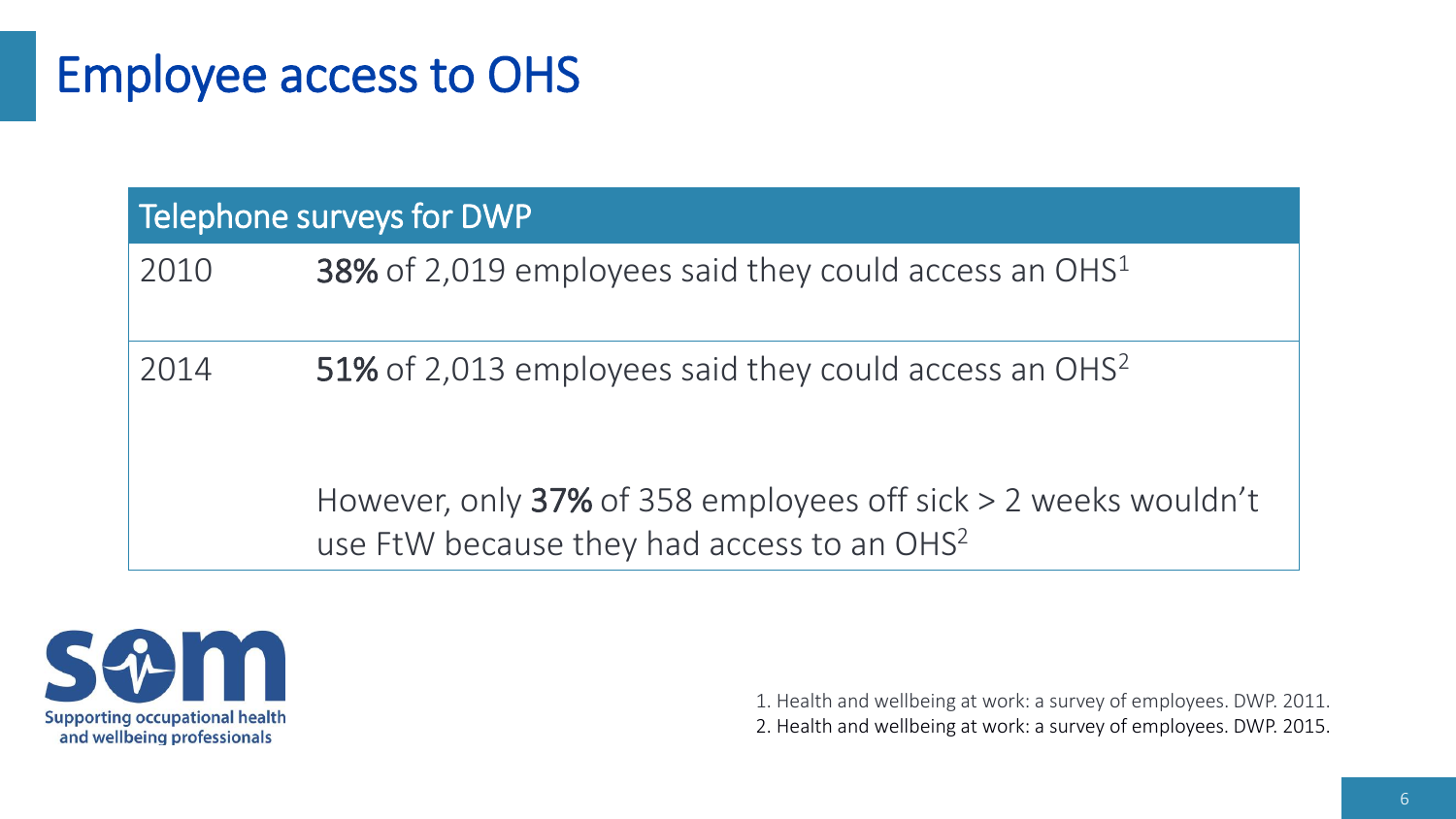## Employee access to OHS

#### Telephone surveys for DWP

- 2010 38% of 2,019 employees said they could access an OHS<sup>1</sup> OH not defined
- 2014 51% of 2,013 employees said they could access an OHS<sup>2</sup> OH "provides advice and practical support about how to stay healthy in the workplace and how to manage health conditions"<sup>2</sup> However, only 37% of 358 employees off sick > 2 weeks wouldn't use FtW because they had access to an OHS<sup>2</sup>



1. Health and wellbeing at work: a survey of employees. DWP. 2011. 2. Health and wellbeing at work: a survey of employees. DWP. 2015.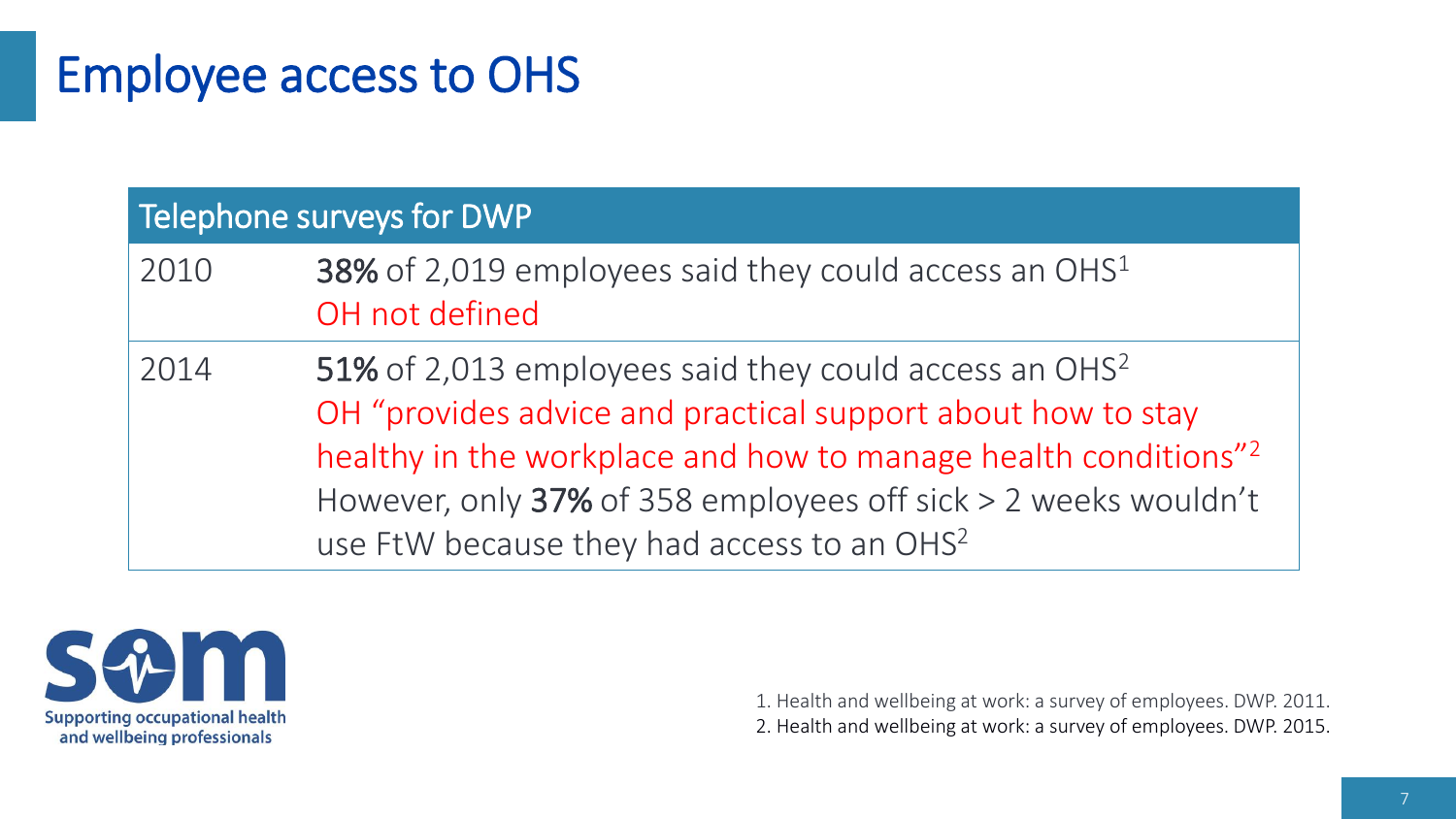# Definitions and understanding – known problems

#### Companies providing OHS

### $\bullet$  Broad definition - 19%

(hazard identification, risk management, provision of information)

### $\bullet$  Stringent definition – 3.3%

(previous + modifying work activities, providing OHrelated training, measuring workplace hazards and monitoring health trends)

#### Employers reported OH was provided by:

- **C** employees with H&S training (48%)
- **O** employees without H&S training (23%)
- $\bigoplus$ first aiders (7%)



Survey of Use of Occupational Health Support. CRR 445. HSE. 2002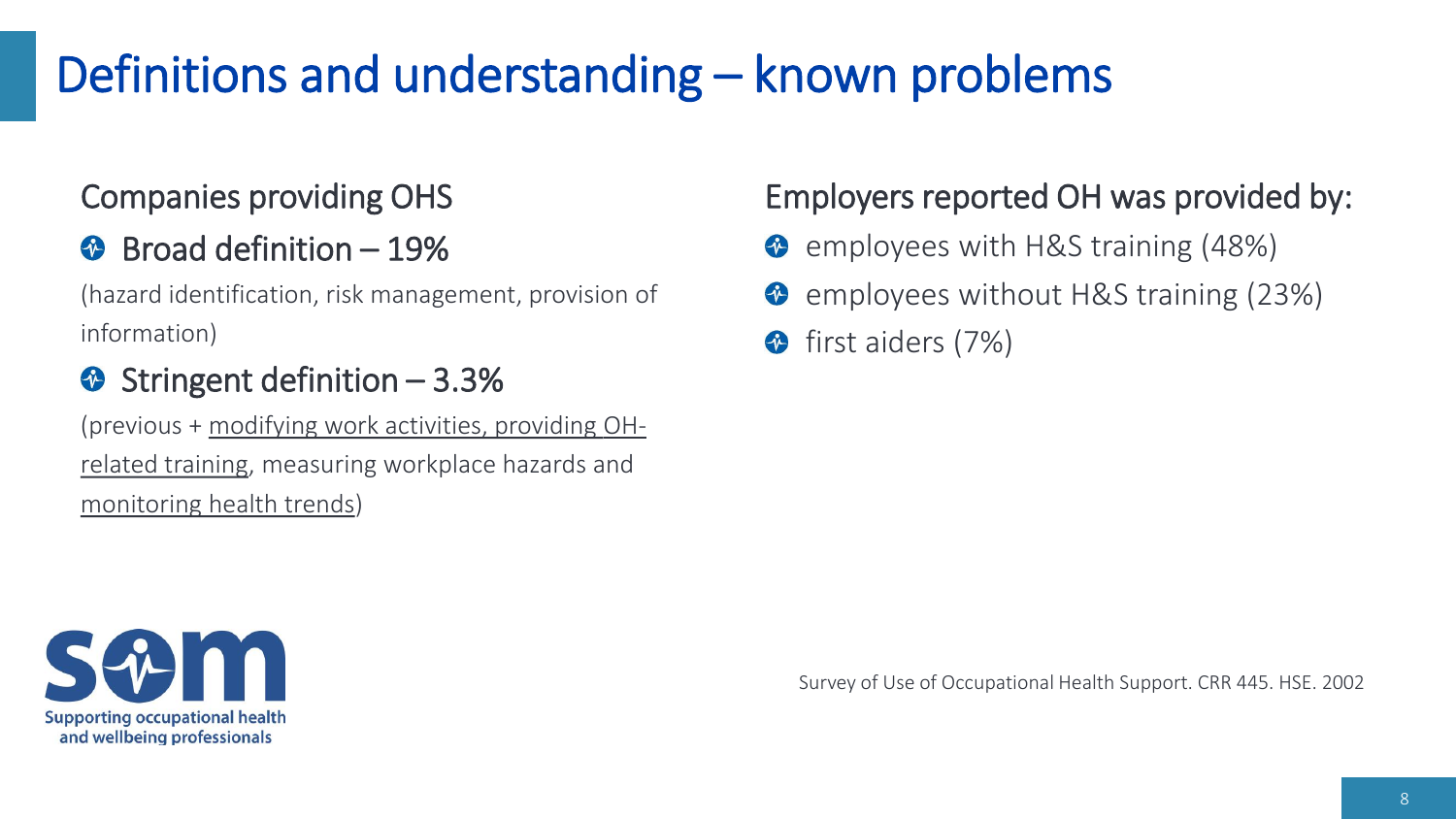# Capacity and capability gaps

Among private occupational health providers:

- <sup>2</sup>44% were unable to fill OH nurse or OH physician vacancies due to lack of suitably-trained candidates
- **1** 53% had been forced to decline work

Tindle A, et al. DWP. 2020

- The problem is bigger than employers:
- **Being unwilling to pay for OHS or**
- Wanting proof of ROI



.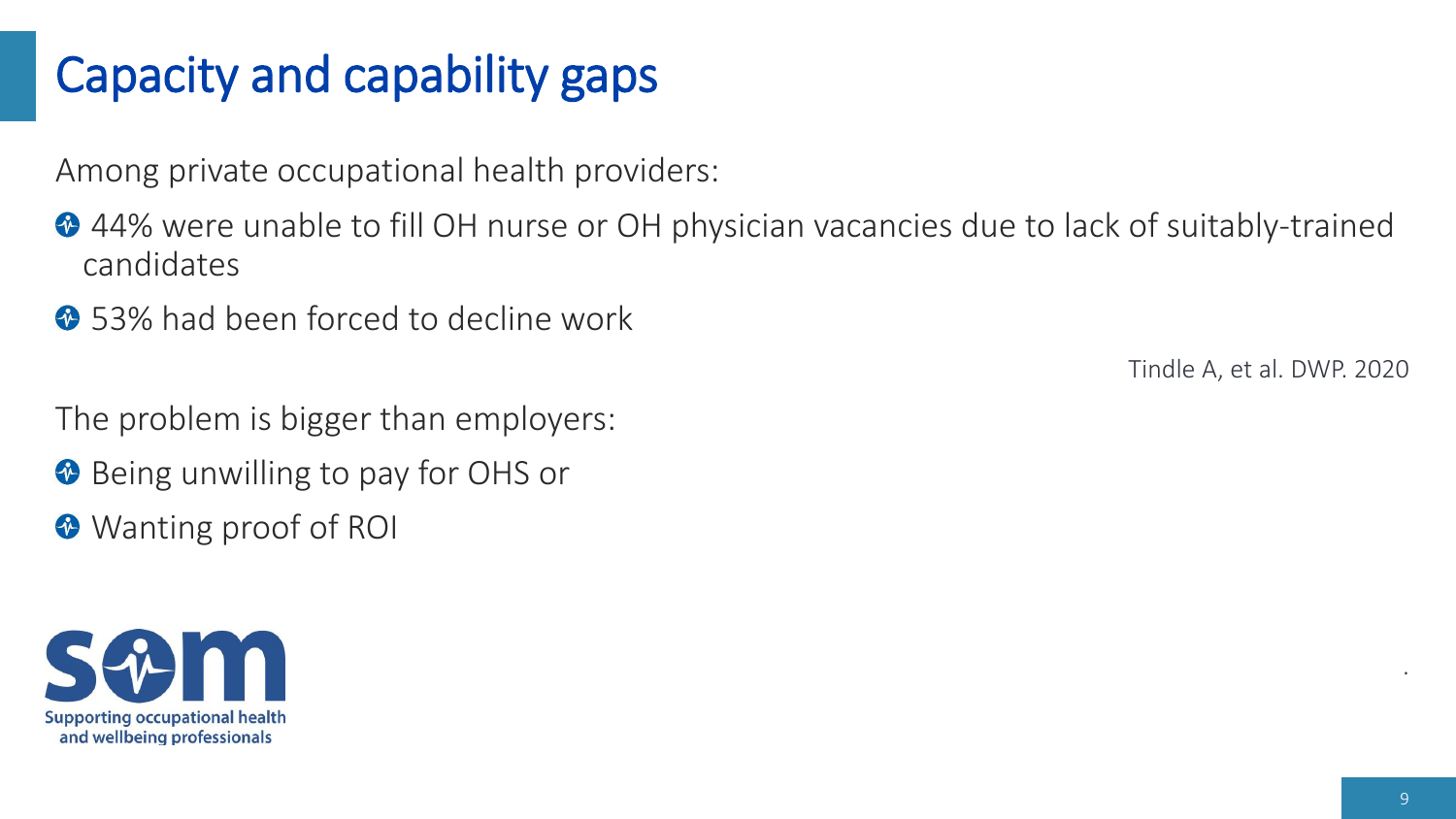### Lessons

- We need reliable and reproducible data about access to OHS
- Overestimating access diminishes the sense of urgency
- $\bullet$  We need to communicate more widely what OH does
- We need to close the capability and capacity gaps

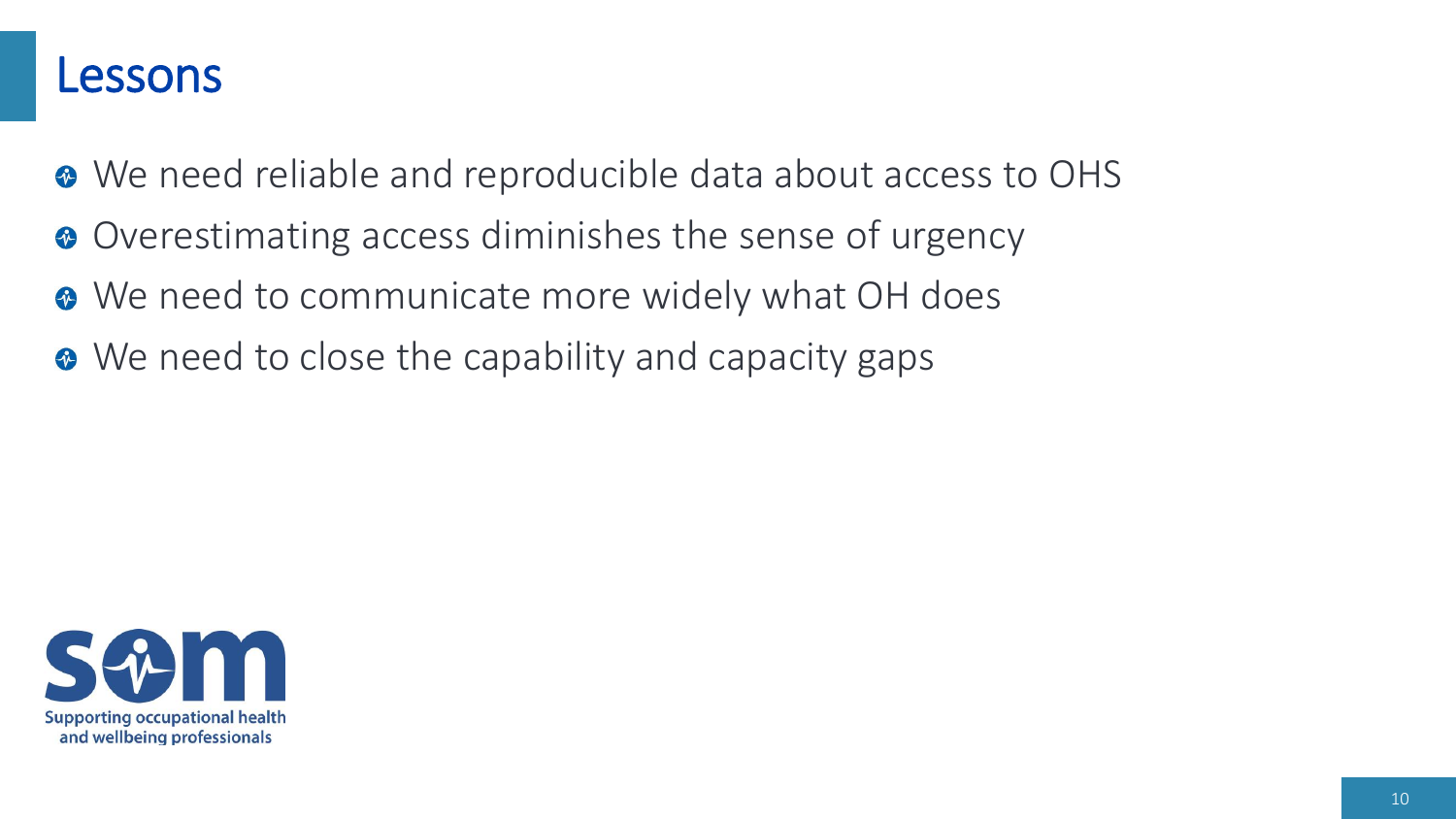# Wellbeing and health promotion – apples and oranges?

- Wellbeing is associated with diverse outcomes i.e., job satisfaction, employee engagement, retention, productivity, etc
- Wellbeing is a people and performance strategy [*not an OH programme*]
- Wellbeing is multi-factorial; determinants at work include:
	- **Career satisfaction, development, reward**
	- <sup>o</sup> Characteristics of the job autonomy, clarity, variety
	- Working environment environmental hazards, job insecurity
	- **Work organisation working hours, effective supervision**
	- Social determinants culture, values, support



*Global Wellbeing Survey*. London. AON 2021. Walters D, et al. EU-OSHA. 2021. Chari R, et al. *J Occup Environ Med* 2018. *A global survey of workforce wellbeing strategies*. Buck Global. 2018.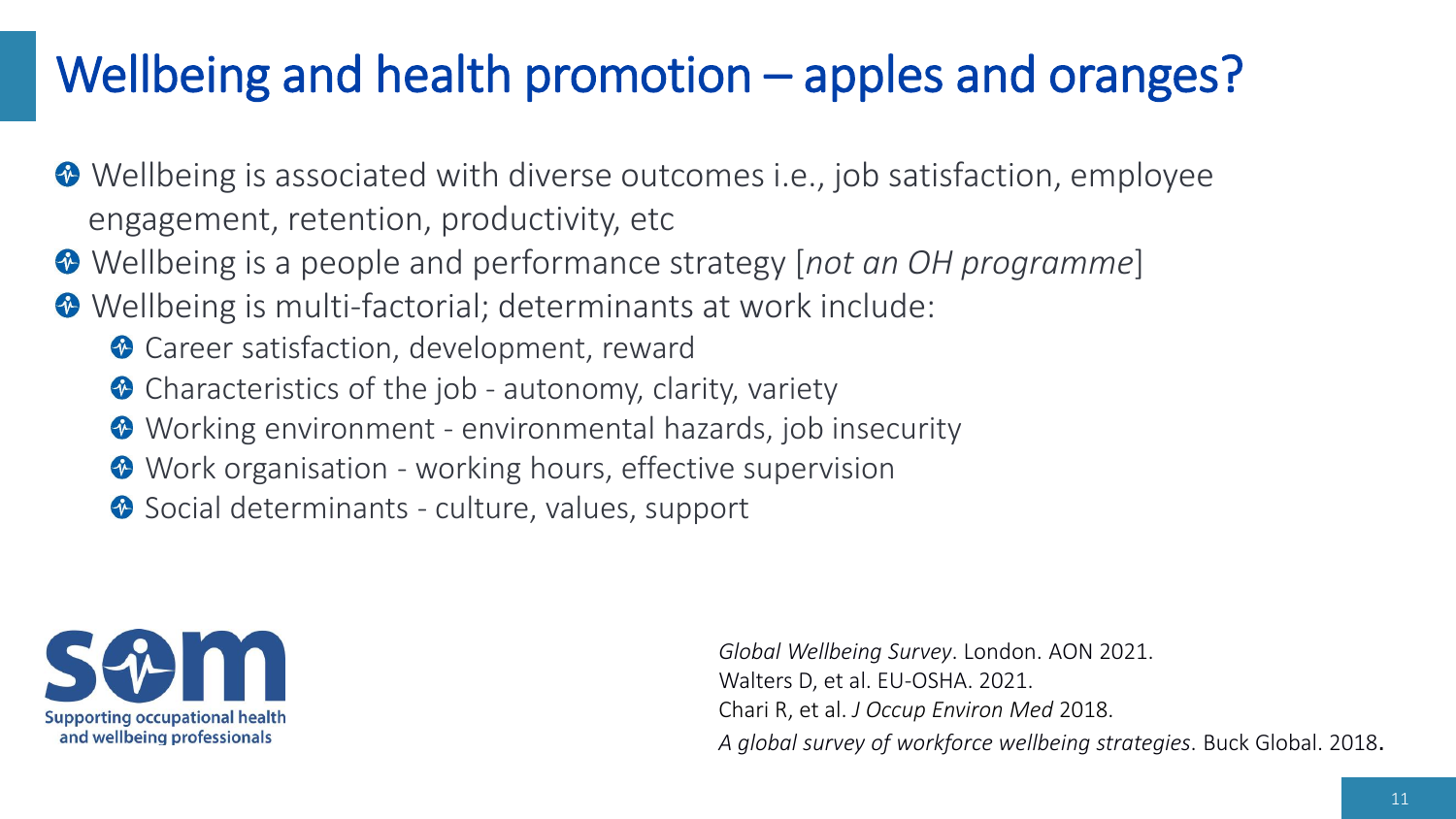# OH role in wellbeing - health promotion

• The popularity and commercial interest in workplace health promotion is not backed by good quality evidence for efficacy, effectiveness or cost-effectiveness • Systematic reviews report that only around 1 in 4 primary studies are of high quality • ROI inversely related to study quality (null or negative in controlled studies) • Only between around 20-40% of systematic reviews are of high quality **•** Systematic reviews often reach different conclusions depending on methodologies Meta-analyses produce mixed results for benefits relative to costs



Crane MM, et al. *J Epidemiol Community Health* 2021. Cuello-Garcia CA, et al. *J Clin Epidemiol* 2021. Grimani A, et al. *BMC Public Health* 2019. Jones D, et al. *Q J Econ* 2019. Lutz N, et al. *Eur J Public Health* 2019. MacMillan F, et al. *Occup Environ Med* 2020. Payne J, et al. *Am J Health Promot*. 2018. Pieper C, et al. *Int J Environ Res Public Health* 2019. Reif J, et al. *JAMA Intern Med* 2020. Song Z, et al. *JAMA* 2019.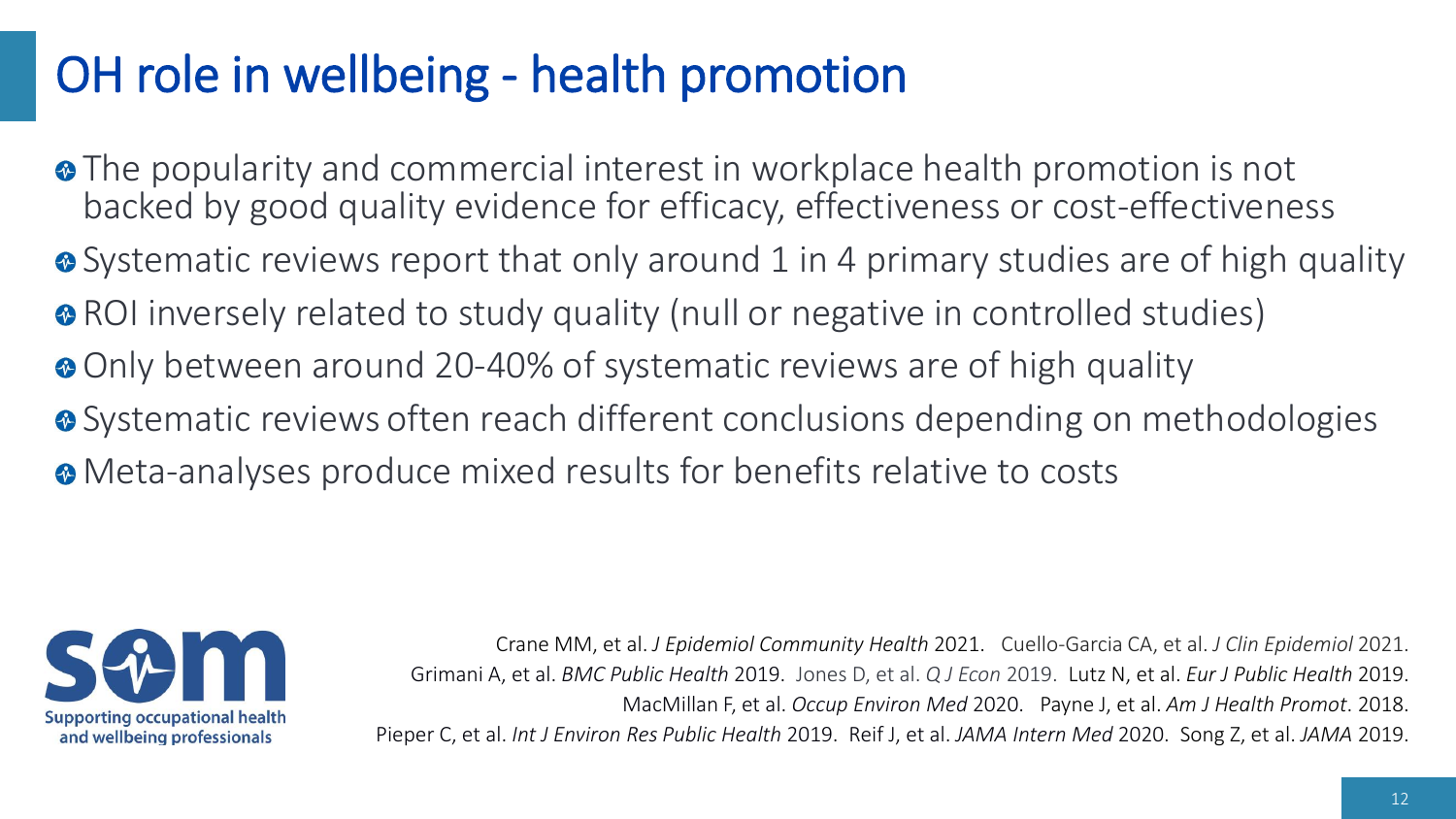# Workplace health promotion – myths

#### Building the Case for Wellness PwC 2008

<sup>2</sup>7/55 heterogenous case studies estimated ROI (range 1:1 to 34:1)

#### **MYTH**

*"A review of seven wellbeing programmes suggested the average benefit-cost ratio was £4.17 for every £1 spent"*

#### **FACTS**

- $\bullet$  Not an average, but one of seven examples **<sup>3</sup>** Non-peer reviewed study
- Used '*perceived costs and benefits*'
- Related to revised *manual handling training*



Baicker K, et al. *Health Aff* 2010 MYTH

*"For every \$1 spent on wellness programs medical costs fall by about \$3.27 and absenteeism costs fall by about \$2.73"*

#### FACTS

- **Meta-analysis of only 1 study / intervention**
- Some old studies (to the 1980s)
- Uncontrolled studies 13/22 (low-quality)
- **Assumed costs in 7/22 studies**
- Selection bias (motivated volunteers)
- **<sup>O</sup>** Low cost interventions (self-help & HRAs)
- **<sup>3</sup>** Medical costs shared by employees
- Authors cautioned against generalizing results
- Authors have since found no such ROI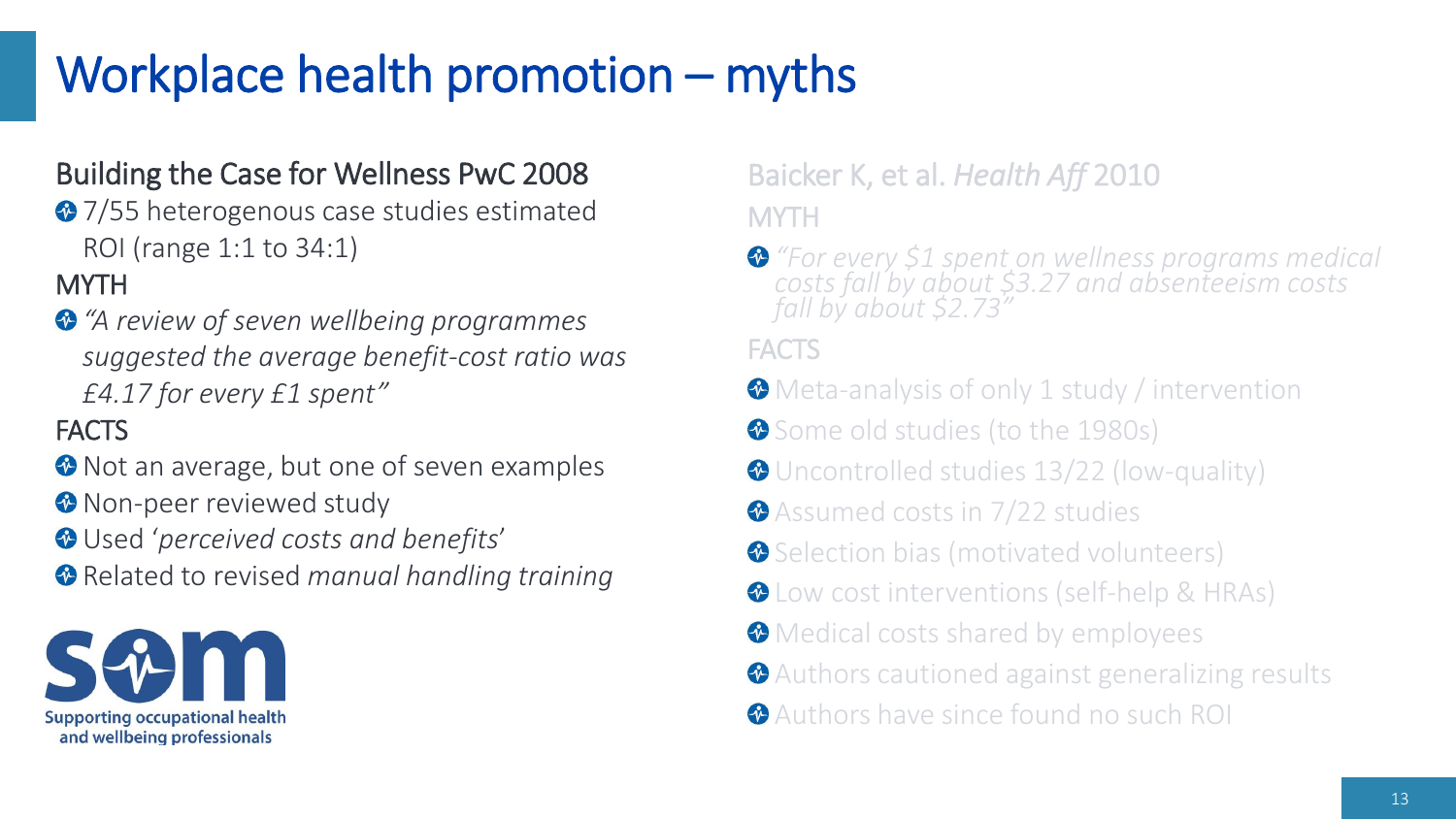# Workplace health promotion – myths

Building the Case for Wellness PwC 2008 **◆7/55 heterogenous case studies estimated** ROI (range 1:1 to 34:1) **MYTH** 

*"A review of seven wellbeing programmes suggested the average benefit-cost ratio was £4.17 for every £1 spent"*

**FACTS** 

- **O** Not an average, but one of seven examples **<sup>O</sup>** Non-peer reviewed study
- Used '*perceived costs and benefits*'
- Related to revised *manual handling training*



#### Baicker K, et al. *Health Aff* 2010

#### **MYTH**

*"For every \$1 spent on wellness programs medical costs fall by about \$3.27 and absenteeism costs fall by about \$2.73"*

#### **FACTS**

- Meta-analysis of only 1 study / intervention
- Some old studies (to the 1980s)
- Uncontrolled studies 13/22 (low-quality)
- **Assumed costs in 7/22 studies**
- **Selection bias (motivated volunteers)**
- **O** Low cost interventions (self-help & HRAs)
- $\bullet$  Medical costs shared by employees
- Authors cautioned against generalizing results
- Authors have since found no such ROI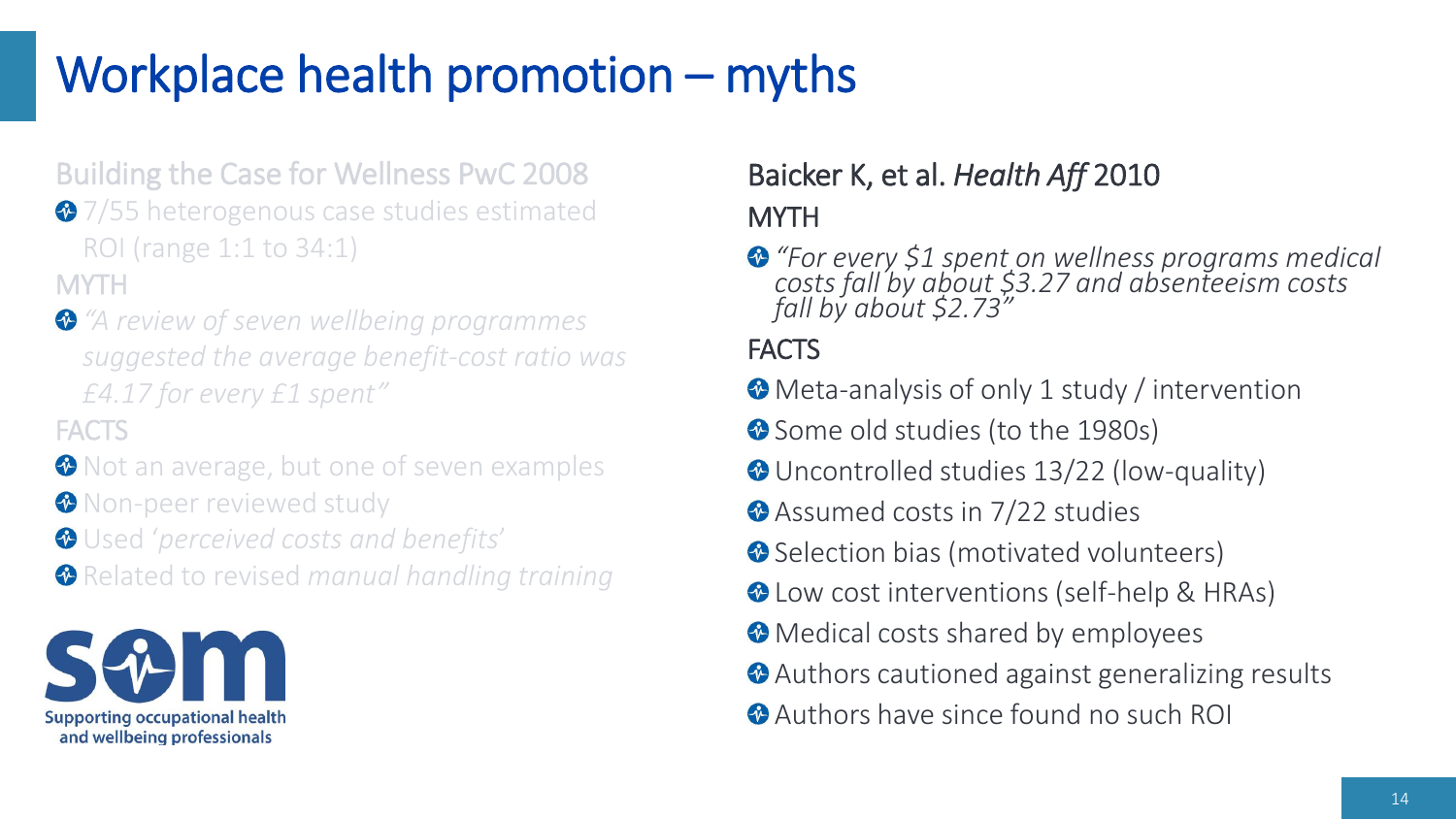# Workplace health promotion – large cluster randomised trials

#### Illinois Workplace Wellness Study

Null effects on medical expenditures, employee productivity and self-reported health status after more than two years Employees who participated already had healthier behaviours and lower healthcare spending than non-participants <sup>2</sup> 84% of medical expenditure and absenteeism estimates in earlier studies were unreliable (mostly selection bias)

#### Harvard II

No significant differences in health care spending or absenteeism at either18 months and 3 years follow-up  $\bullet$  These findings may temper expectations about the financial ROI that wellness programmes can deliver in the short term Most prior studies were based on observational designs that had methodological shortcomings i.e., selection bias



*Jones D, Quart J Economics 2019 Song Z, et al. JAMA 2019 Song Z, et al. Health Aff 2021*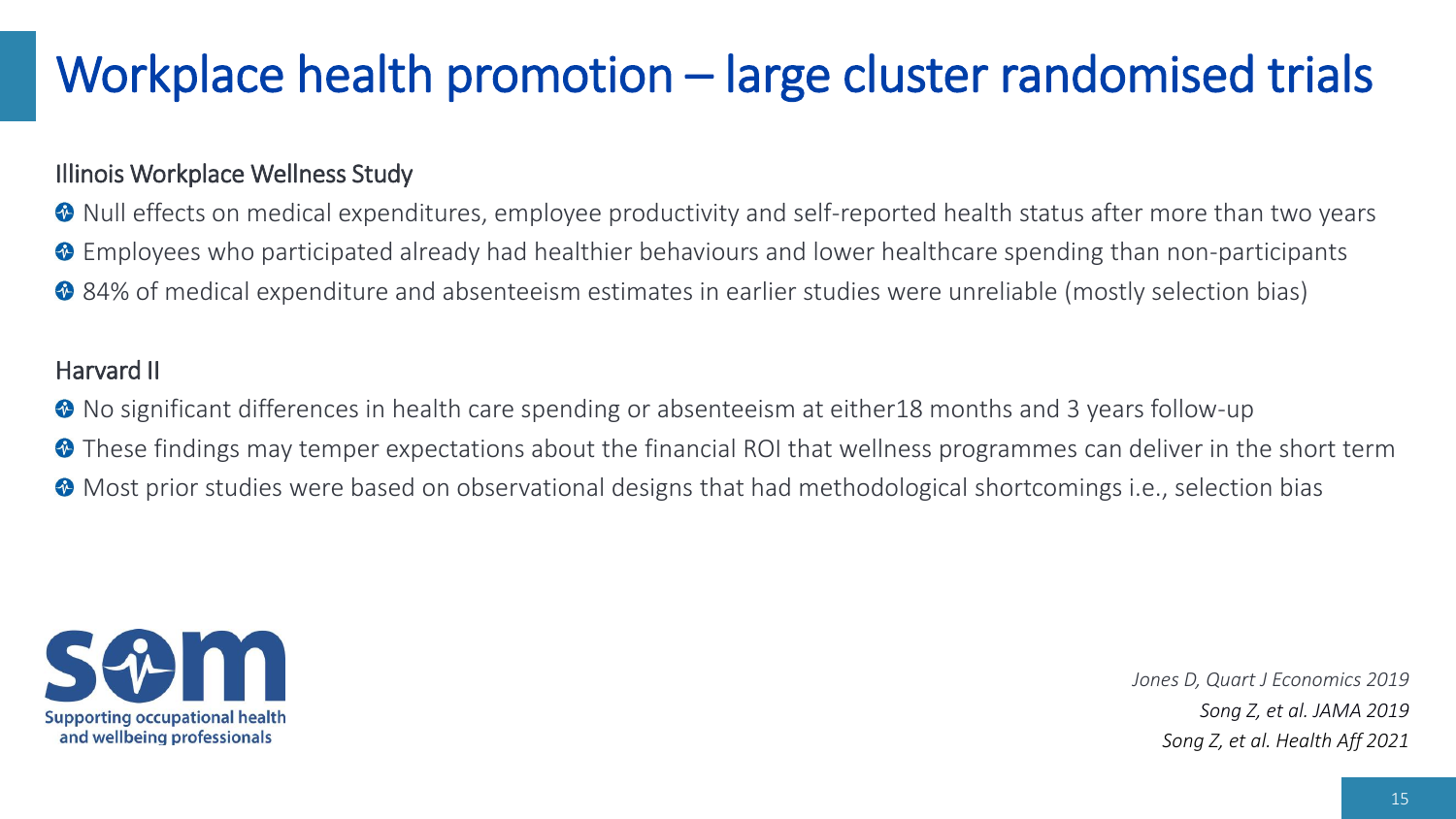# Workplace health promotion – large cluster randomised trials

#### Illinois Workplace Wellness Study

Null effects on medical expenditures, employee productivity and self-reported health status  $\sim$  and  $\sim$ Employees who participated already had healthier behaviours and lower healthcare spending than  $\mathbb{R}$ 84% of medical expenditure and absenteeism estimates in earlier studies were unreliable (mostly selection bias)

#### Harvard II

No significant differences in health care spending or absent the spending or absent to the spending or absent of  $\alpha$ 

These findings may team that  $\mathbf{D}$  that we have that we have term is sprogrammes can deliver in the short term

Most prior  $\mathbf{1}_{\Omega}$   $\Omega$ ,  $\mathbf{P}$  and  $\mathbf{P}$  and methodological shortcomings i.e., selection bias

*Jones D, Quart J Economics 2019 Song Z, et al. JAMA 2019 Song Z, et al. Health Aff 2021*

**Supporting occupational health** and wellbeing professionals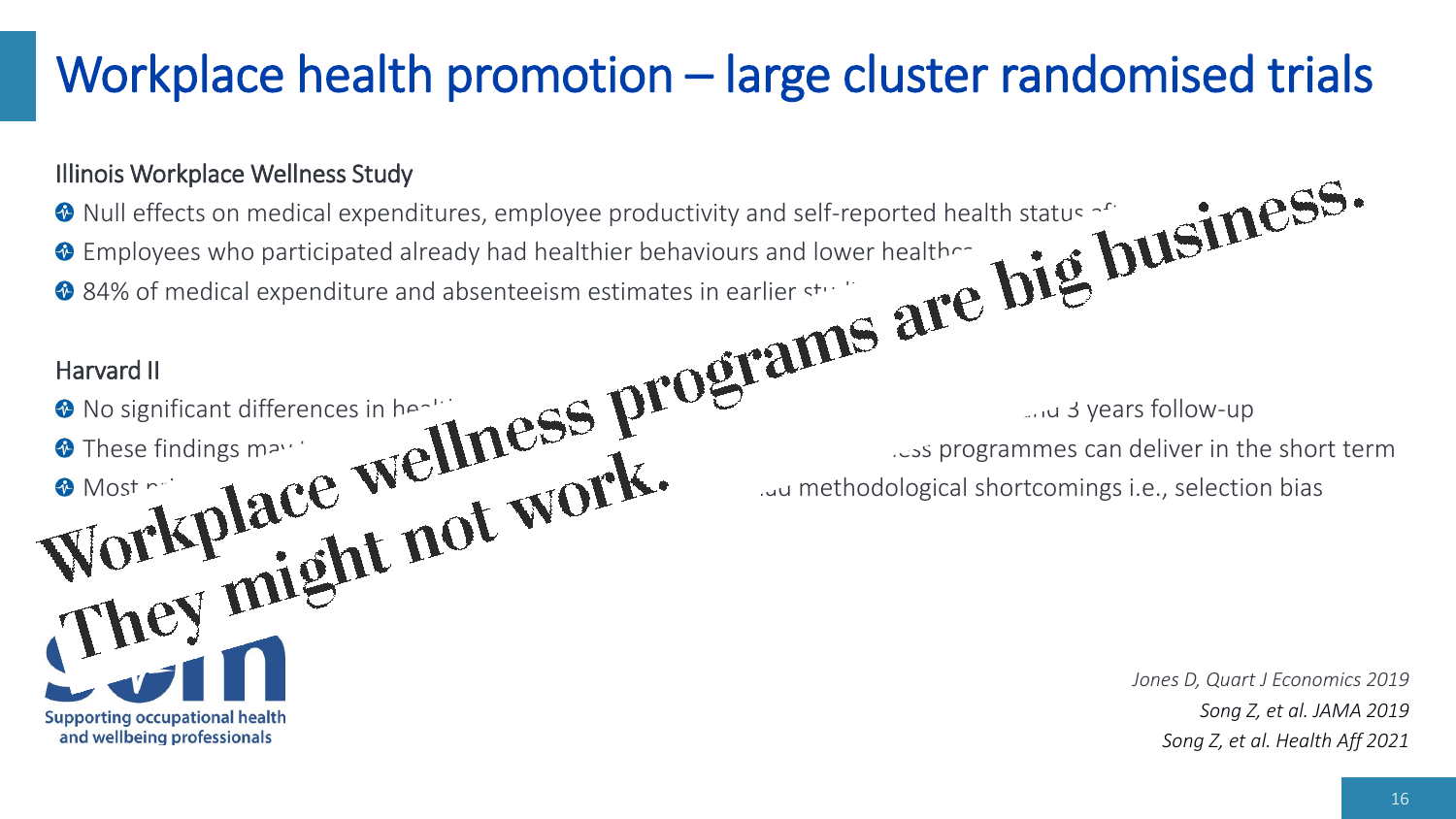# Employee surveys

**W** Some employers measure the success of their WHP programmes by comparing employee survey scores for those who do and those who do not participate

An *association* is not uncommon but it isn't *causation*

 $\bullet$  In a retrospective study of  $>10,000$  employees followed up for 3 years: **Most participants had better scores for job satisfaction and intention to stay O**These effects disappeared when controlling for pre-intervention scores



Ott-Holland CJ, et al. *J Occup Health Psychol* 2019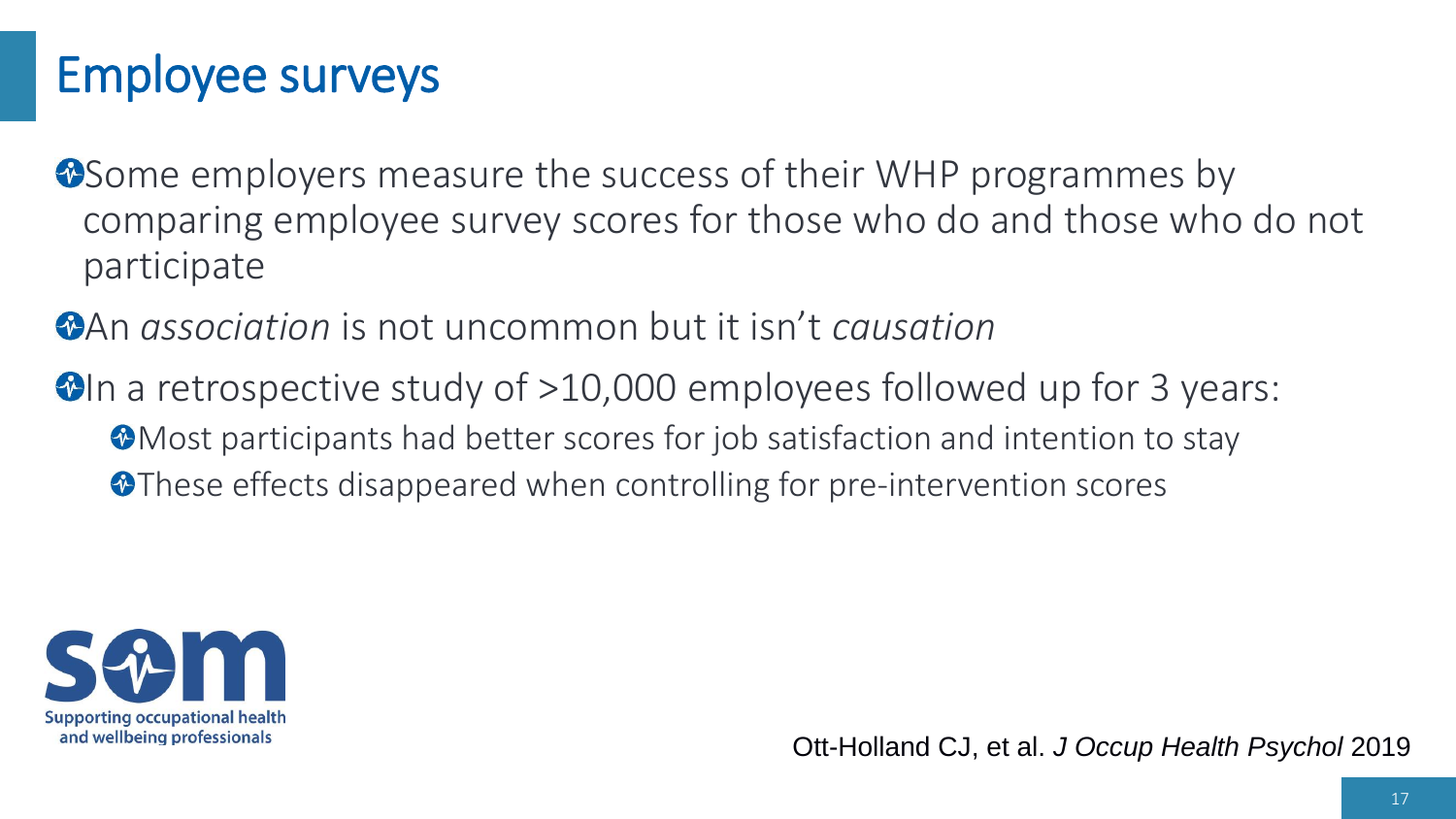### What does this mean?

<sup>O</sup> It depends on what employers are trying to achieve

- $\bullet$  If employers are seeking to add benefits that workers value—or to attract the type of workers who value those benefits—the programmes may be worth it
- **O** If the goal is to save money by reducing health care costs and absenteeism or to improve long-term health conditions, there is little evidence of effectiveness

Baicker K. *JAMA Health Forum.* 2021

- <sup>O</sup> OH professionals must critically appraise studies before naively incorporating low-quality evidence into practice
- **O** Organisations must avoid 'noble lies' myths that advance their agenda

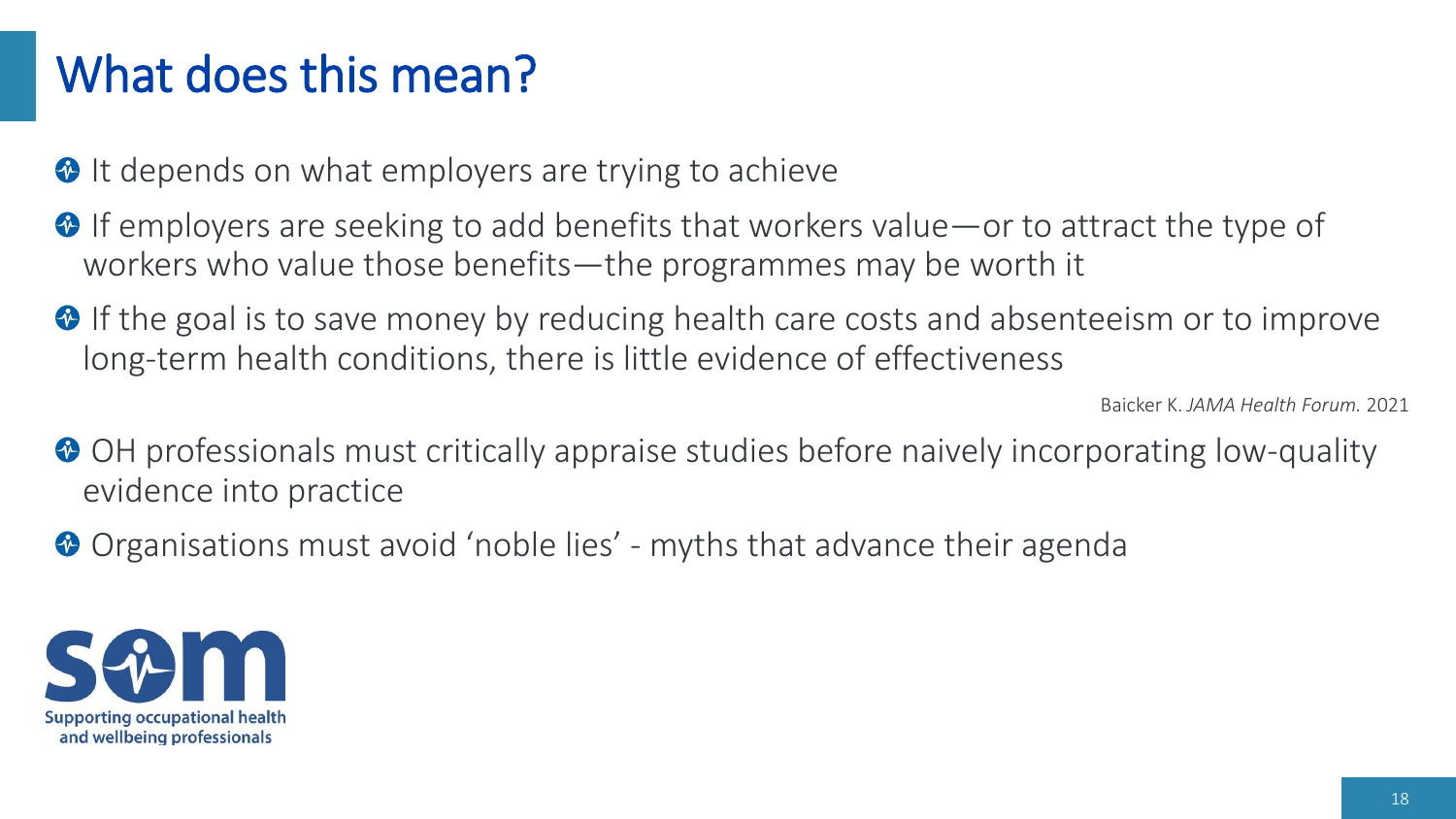## Occupational health interventions

- Strongest evidence for economic return is for RTW interventions
- Cross-sectional studies evidence benefit of earlier referral for LTSA
- Evidence supports restricting post-offer health assessments to job-specific examinations, but tests must have positive predictive validity
- Legally mandated interventions are rarely evaluated for effectiveness or cost-effectiveness

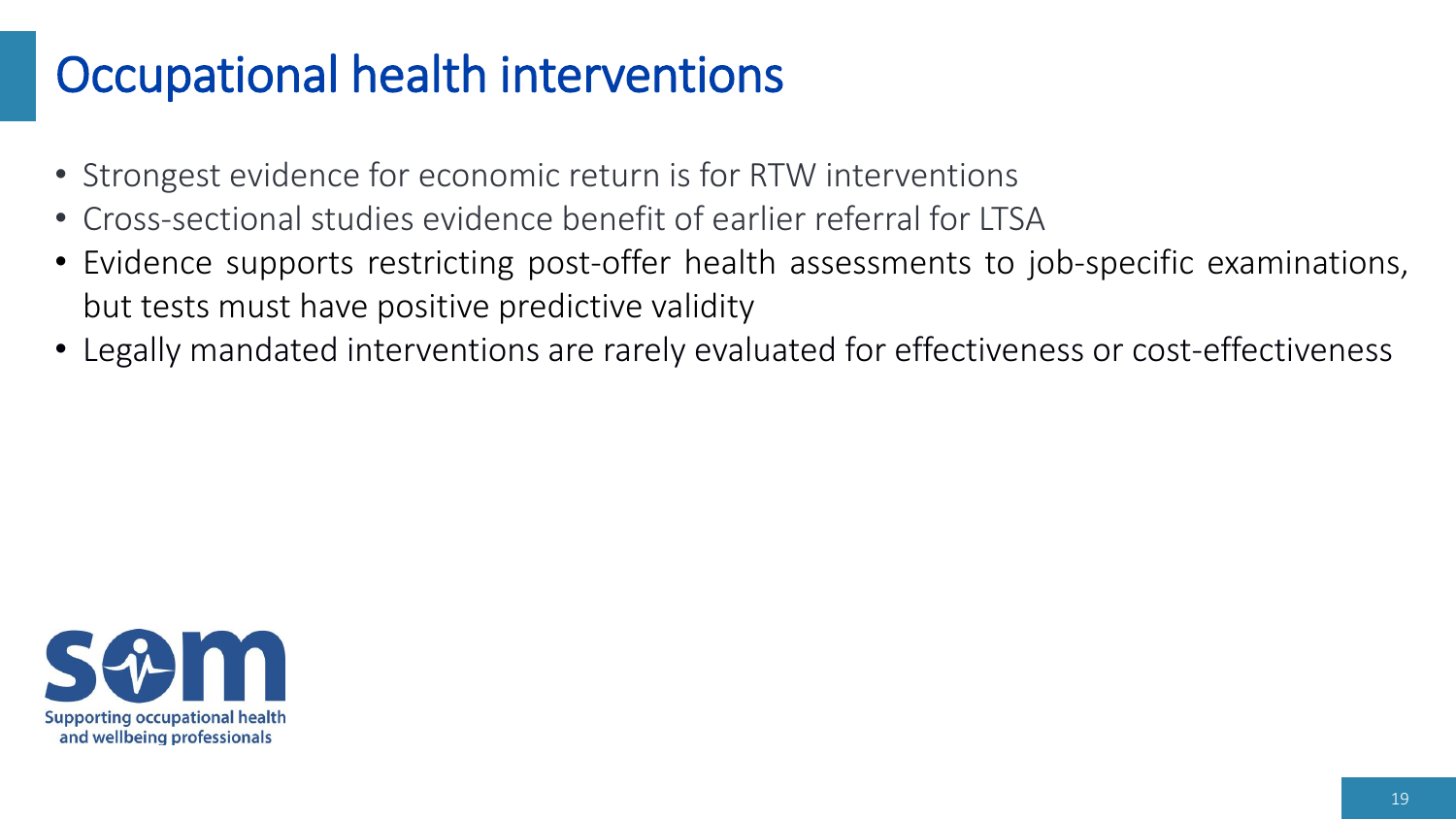## Pre-placement health assessments

- **Previous systematic reviews found little or no or inconsistent evidence that pre-placement** health questions were effective in determining future health or occupational outcomes New evidence
- **O** Systematic review pre-employment or post-offer personality assessments are of low
	- utility in predicting common mental disorder among emergency workers
	- **Prospective study no association between validated pre-employment measures of** personality and psychopathology with mental health outcomes among Australian police officers in their first seven years of employment



Marshall RE, et al. *Psychiatry Res* 2017 Marshall RE, et al. *Occup Med (Lond)* 2020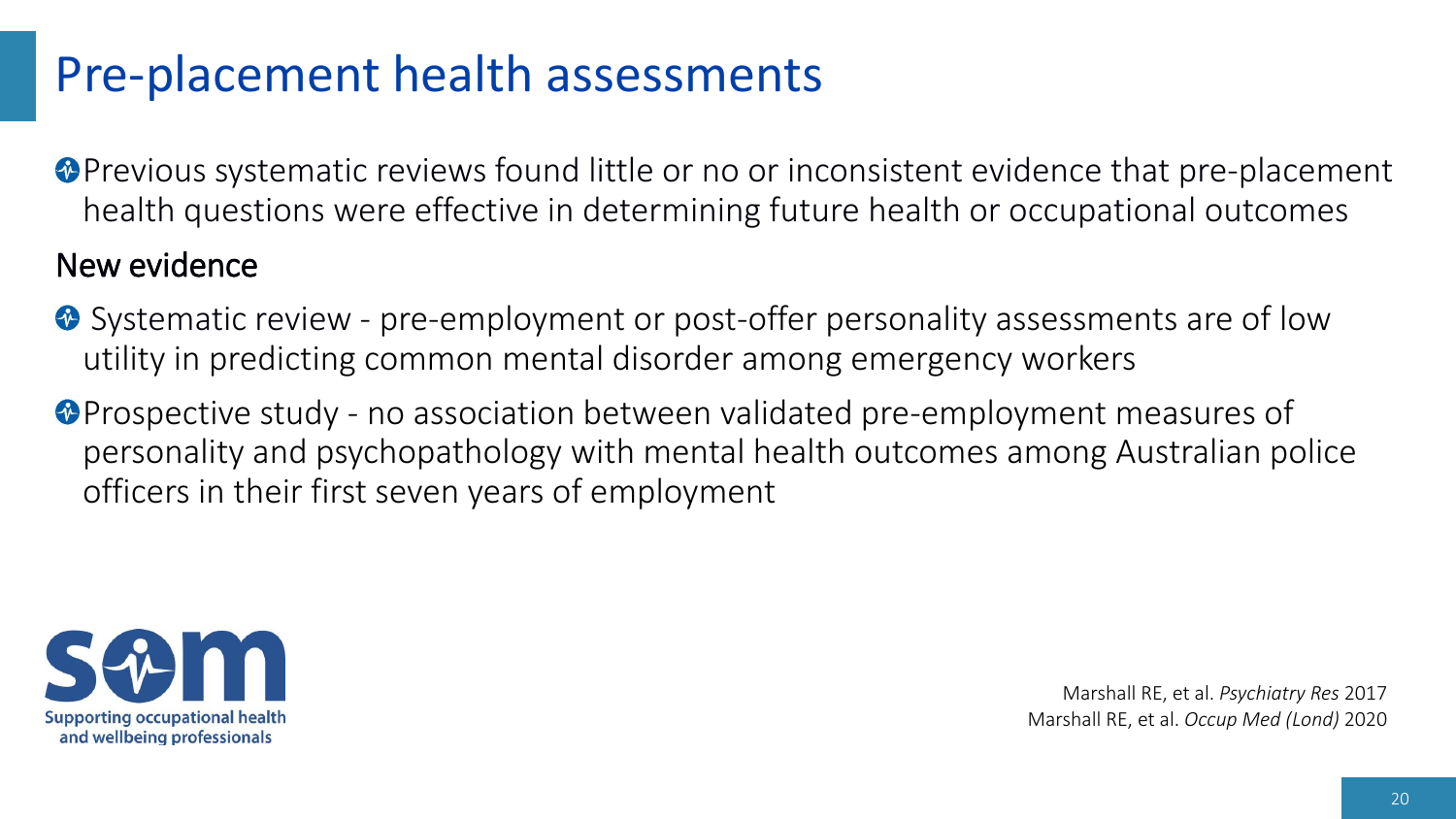### Long-term sickness absence management

**P** Previous intervention studies in English and Scottish hospitals demonstrated that earlier referrals to OH + intensive case management and a bio-psychosocial approach) reduced sickness absences and were cost-effective; one study estimating ROI to be 1.56:1

#### New evidence

A large Canadian healthcare employer (29 hospitals) strengthened its disability management programme (emphasis on early contact, supervisor training and involving union representatives in return-to-work planning)

Over 6 years it achieved larger reductions in disability durations in the intervention group (mean 8.5 days) compared to the comparison group (mean 3 days)



Mustard CA, et al. *BMJ Open* 2017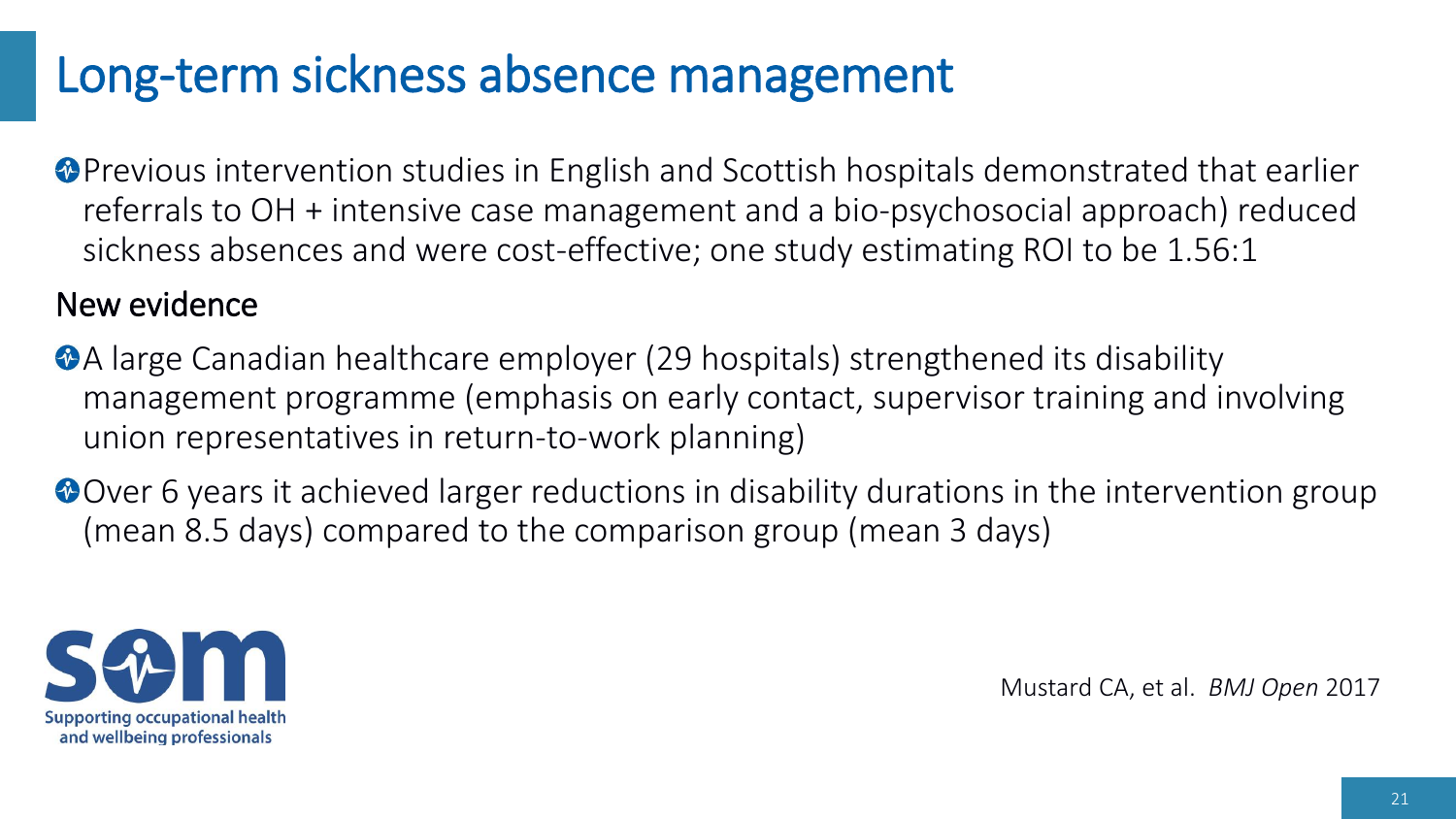## Caveat - not all OHS are equal

### Company fined after several workers contracted occupational disease

19th August 2021

"…….. the Health and Safety Executive (HSE) found that ….. the company contracted a new occupational health provider to replace their existing one. The diagnosis of the workers' conditions resulted from these changes. Prior to the new company taking over the contract, there was no suitable health surveillance in place to identify HAVS."



<https://press.hse.gov.uk/2021/08/19/company-fined-after-several-workers-contracted-occupational-disease/>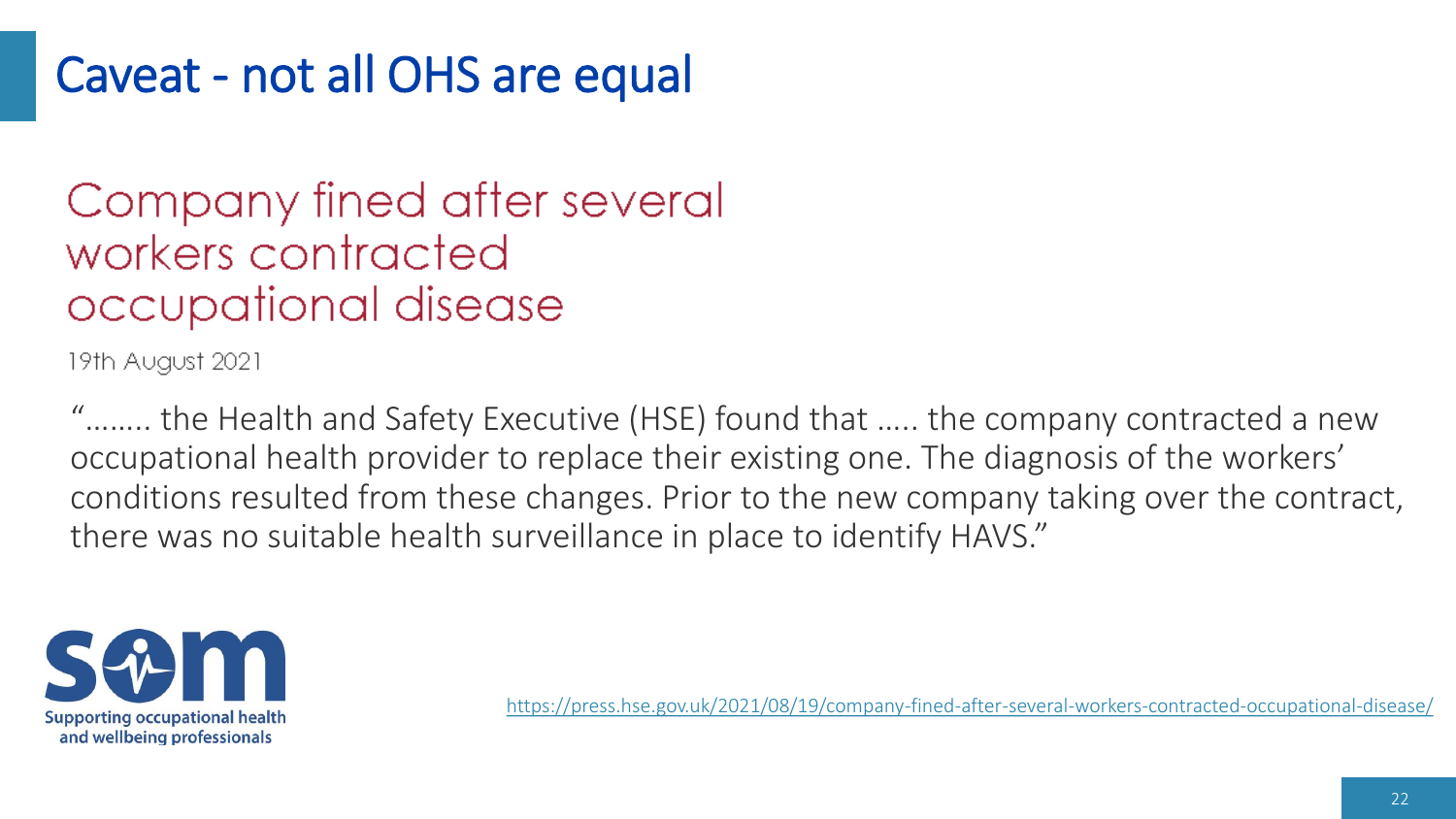## OHS should demonstrate their own value

**OData should not be generalised to all OH services** 

- **Ondenally OH** professionals have to demonstrate value and make the business case for their services
- **D**In the USA, all OH nurses who responded to a survey considered this essential to the profession and for ensuring the quality of OH services

 $\bigcirc$ In the UK,

OH professionals consider cost benefit analyses to be a very important area for future research About 2/3 of OH providers capture outcome data and most of those found it useful to demonstrate effectiveness



Mastroianni K. *Workplace Health Saf* 2018. Lalloo D, et al.. *Occup Environ Med* 2018. Tindle A, et al. DWP. 2020.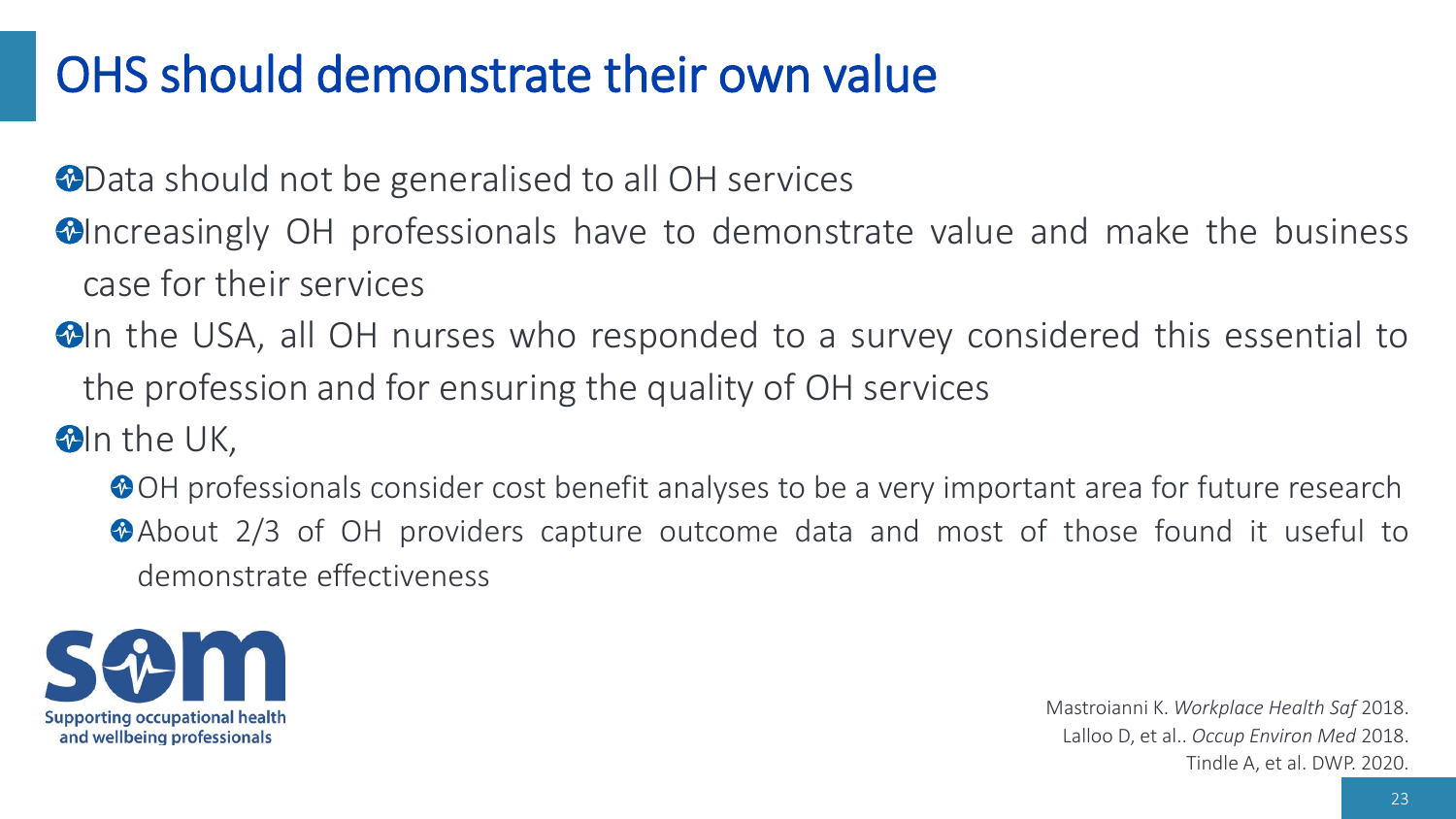# Key benefits of occupational health



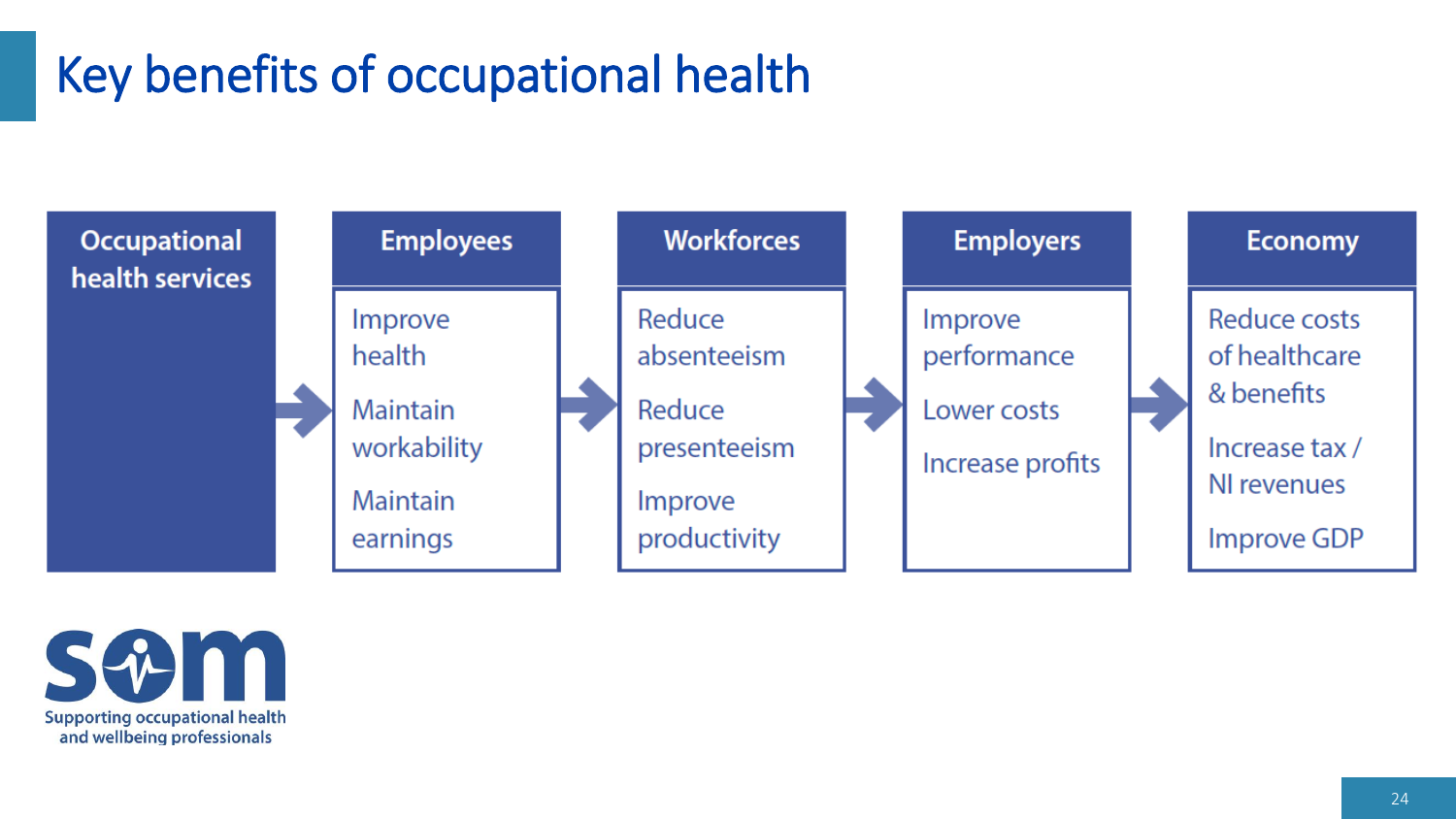## Key points

*Moral reasons* (right thing to do) outweigh legal and financial reasons to provide OHS Employers should accept that most health interventions come at a *cost*

- Expectations for *ROI* may be unrealistic
- OH business cases should reflect *value* and intangible benefits rather than ROI

What matters is to determine the most *cost-effective* ways to deliver care - *value for money*